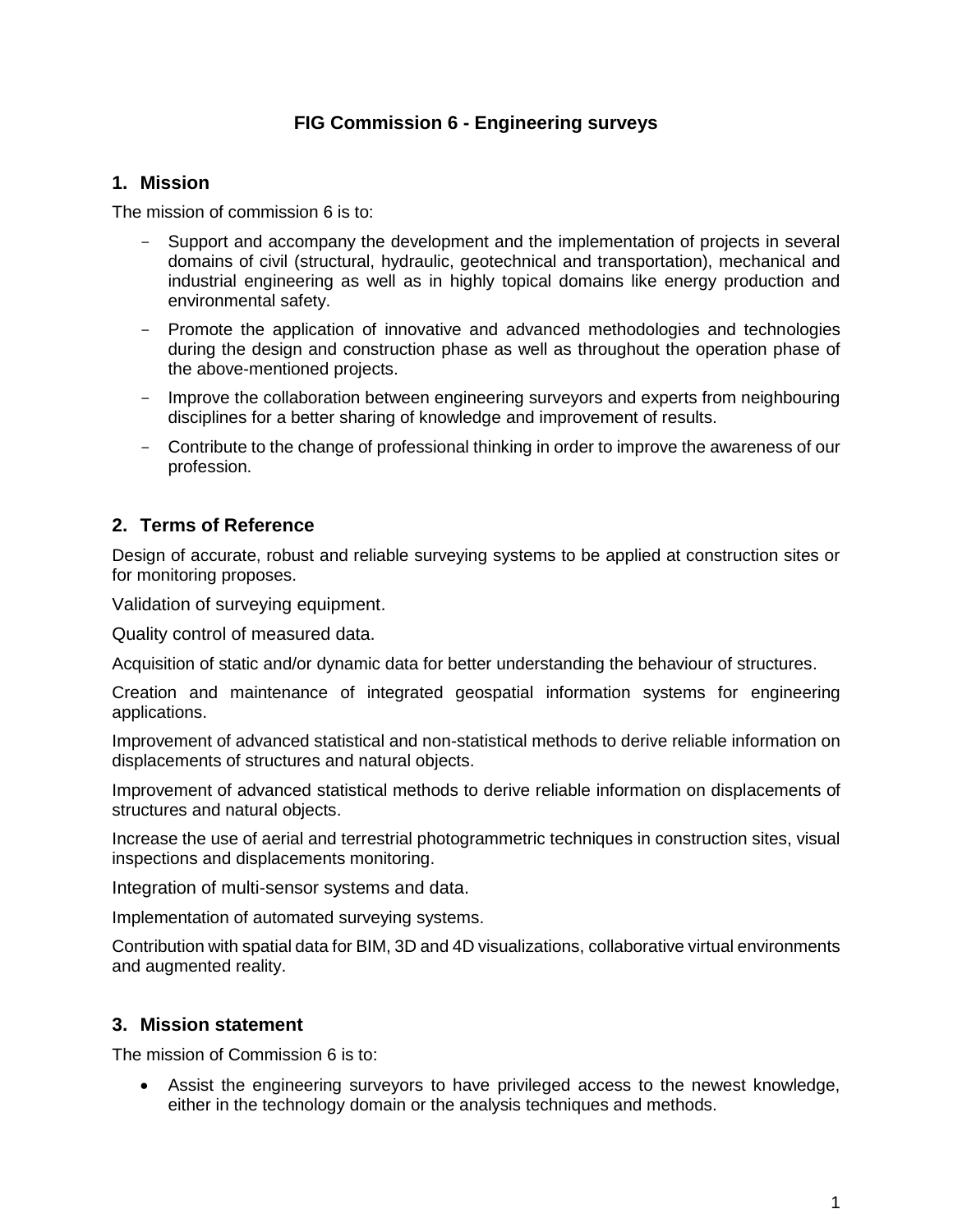- Encourage the development of guidelines and good practices
- Disseminate the benefits arising from the newest engineering surveying techniques among other professionals.
- Promote interdisciplinary forums for the exchange of knowledge.
- Participate in FIG organizations and cooperate with other FIG Commissions as with FIG Networks.
- Cooperate with sister organizations, primarily the IAG and ISPRS, including the organization of joint events.

## **4. General**

Nowadays we are experiencing a period of paradigm shifts, several motivated by awareness of the limitations of our planet. Our world is becoming less and less stable. The number of big disasters, whether natural or resulting from human activity (earthquakes, landslides, land subsidence, climate change consequences, etc.) is increasing. Severe weather conditions together with inadequate human interventions on the earth surface, as well as with an increase of inhabitants in several areas of the globe, are leading to a need of engineering surveys in pre, during and post disasters.

In the domain of civil engineering, rehabilitation is the new rule and sustainability in construction is an undeniable demand. Even if 2D mapping is still needed and current practise, engineers and architects look for 3D in all phases, from the design, to the construction, and throughout the operation phase. Several demand 4D models now, integrating data from several sources, sometimes in real (or quasi real) time.

The challenges are increasing. New techniques and requests in new areas of work are challenging the engineering surveyors. FIG Commission 6 will work together with engineering surveyors to provide them information about equipment and methods that will increase their expertise, making them even more valuable professionals.



Commission Chair Eng. Maria Henriques mjoao@lnec.pt National Laboratory for Civil Engineering (LNEC) PORTUGAL



Commission Vice-Chair Dr. Corinna Harmening CorinnaHarmening@geo.tuwien.ac.at Technische Universität Wien AUSTRIA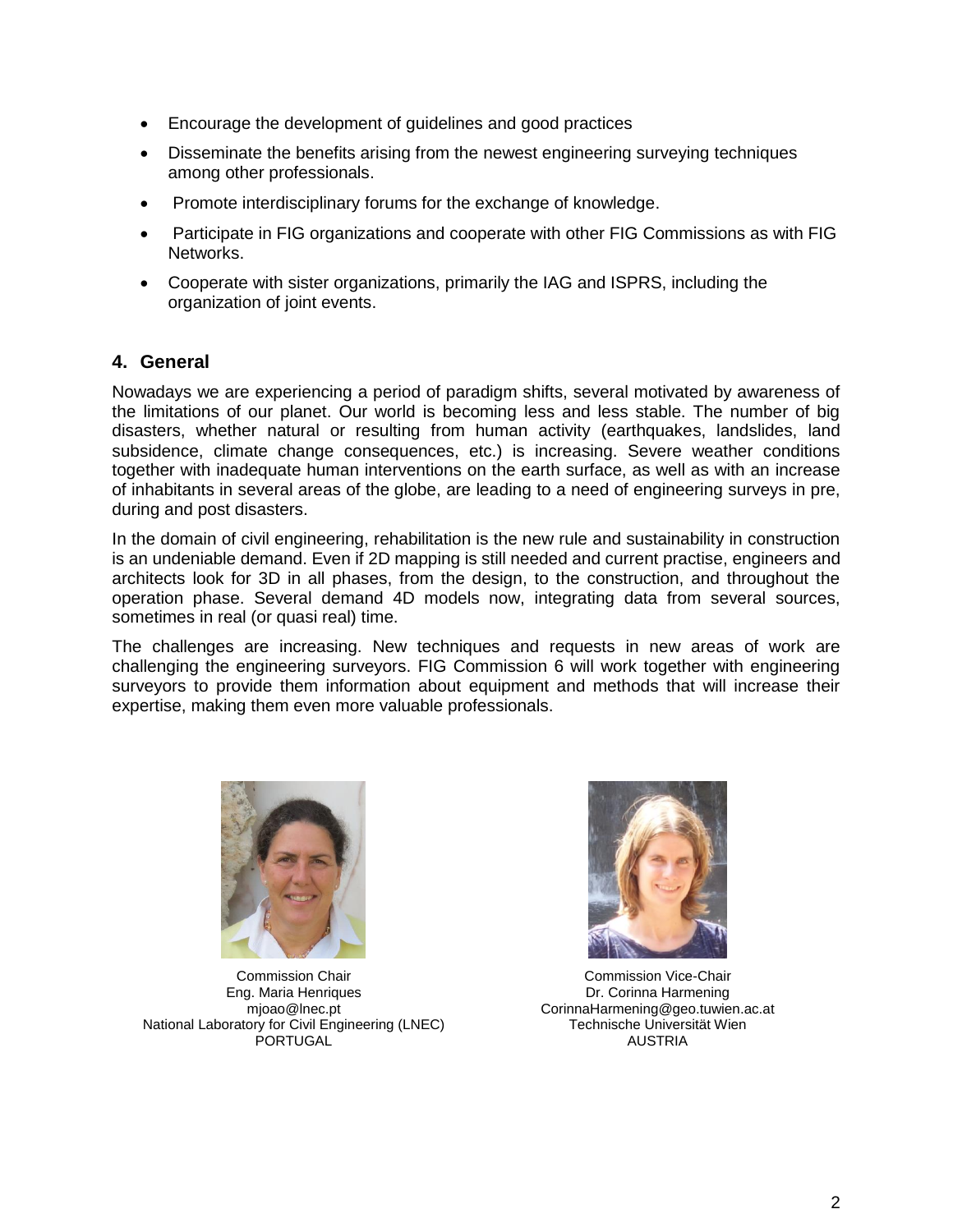## **5. Working Groups**

### **Working Group 6.1 – Deformation Monitoring and Analysis**

Deformation studies in Engineering Surveying are based on a broad knowledge of suitable sensors and their potential, modern data storage and communication solutions and advanced processing and analysis methods. Additionally, a thorough understanding of the behaviour of monitoring objects and processes (e.g., large scale structure or landslide effected area), is essential to set-up and operate an optimum monitoring system.

Nowadays deformation tasks are more and more oriented towards real-time, multi-sensor systems, which require automation of data capture and new concepts in data processing, analysis and interpretation.

WG6.1's main goals will be to support specialists in deformation studies with state-of-the art solutions and provide latest developments and future oriented concepts:

- Promoting studies on the potential of existing and new sensors to determine geometric deformation quantities from surveying and adjacent fields;
- Promoting the development of concepts for automated data storage, data transfer and data pre-processing;
- Promoting the adaptation of numerical algorithms to derive relevant deformation quantities in real-time, including concepts from time series analysis;
- Promoting a multidisciplinary collaboration between surveying, structural and geotechnical engineers to understand the behaviour of structures and geotechnical objects;
- Study of most modern concepts for data analysis like artificial neural networks, fuzzy logics and generic algorithms;
- Investigate and adopt as required modern analysis techniques (Big Data, IoT, etc.) to cope with large volume data arising from large number of low-cost sensors;
- Study the issues and investigate the challenges arising for using Unmanned Arial Vehicles (UAVs) for deformation monitoring;
- $\bullet$  Initiate investigations to extend the range of deformation studies to higher frequencies, which are important in Structural Health Monitoring, i.e. to be able to study oscillations and vibrations and their effects on critical structures;

#### **Workshops/Symposia**

In 2011 a new series of symposia was created, named: Joint International Symposium on Deformation Monitoring (JISDM)

These symposia are a joined initiative of FIG (leadership), IAG and ISPRS. The objective is to bring together specialists from different fields within the geodesy, photogrammetry and surveying communities, which have interest in the here mentioned fields of deformation monitoring.

Up to now these symposia are held in Hong Kong (2011), Nottingham (2013), Vienna (2016). The next JISDM will be held in Athens in May 2019. Responsible organiser for this event is Prof. Vassilis Gikas, the vice-chair of WG 6.1. More than 150 abstracts are submitted for this outstanding meeting!!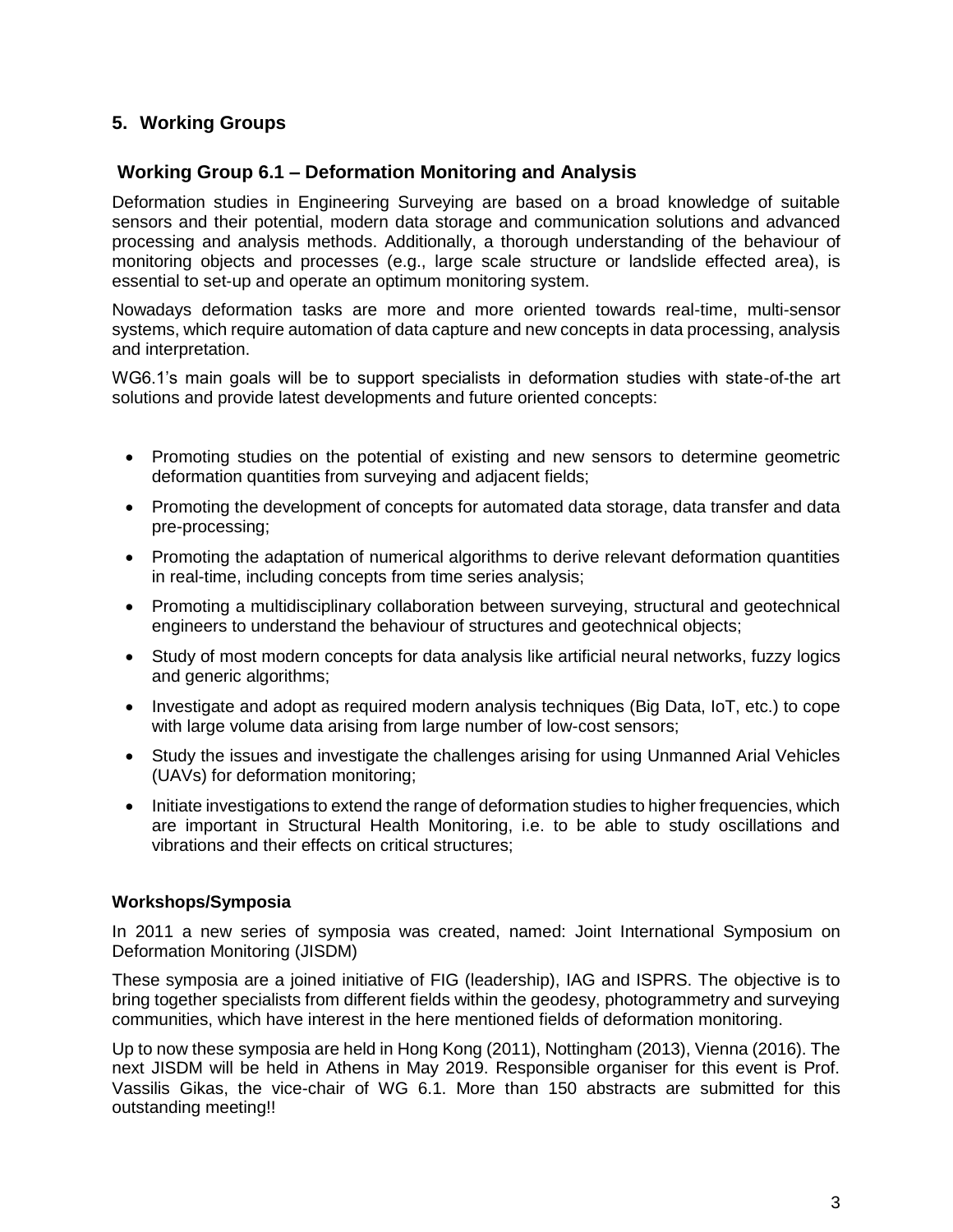### **Publications (as challenge)**

Proceedings of the meetings (it is intended to have the option of peer reviewed proceedings)

Prepare reports on State-of-the-Art (guidelines) for typical deformation tasks (e.g. dams, bridges, high buildings, landslides, rock-fall, ...);

Comparison of concepts from artificial intelligence for deformation analysis;

Case studies: For a typical data set of continuous observations, which has to be defined, different analysis concepts and tools have to be applied.



Chair: Prof. Dr. Wolfgang Niemeier w.niemeier@tu-bs.de Technische Universität Braunschweig GERMANY



Co-Chair: Prof. Dr. Vassilis Gikas vgikas@central.ntua.gr National Technical University of Athens **GREECE** 

## **Working Group 6.2 – Landslides Monitoring**

Landslides, debris flows and rockfalls can endanger inhabitants and infrastructures. If we focus on landslides, they have an important societal impact in many mountainous, hilly and coastal regions in the world. Landslide failures may seriously damage the human and environmental resources of a region. However, it is still uneasy to forecast the evolution of a landslide because it depends both on its dynamics and on external triggering events, such as earthquakes and rainfall. This is why monitoring is essential to learn more on the physical processes controlling their movement (failure, propagation) and to attempt to predict their behaviour in time and space. Innovative investigation, monitoring and mapping techniques are being developed in order to improve the methods for local and regional landslide hazard assessment and/or the design of early warning systems.

WG6.2's main goals will be to support specialists in landslides monitoring studies with state-ofthe art solutions and provide latest developments and future oriented concepts:

- Promoting studies on the potential of existing and new sensors to determine geometric deformation quantities from surveying and adjacent fields (remote sensing, seismology, meteorology, hydrology and geochemistry).
- Promoting the development of concepts for automated data storage, data transfer and data pre-processing.
- Promoting the adaptation of numerical algorithms to derive relevant deformation quantities in real-time, including concepts from time series analysis.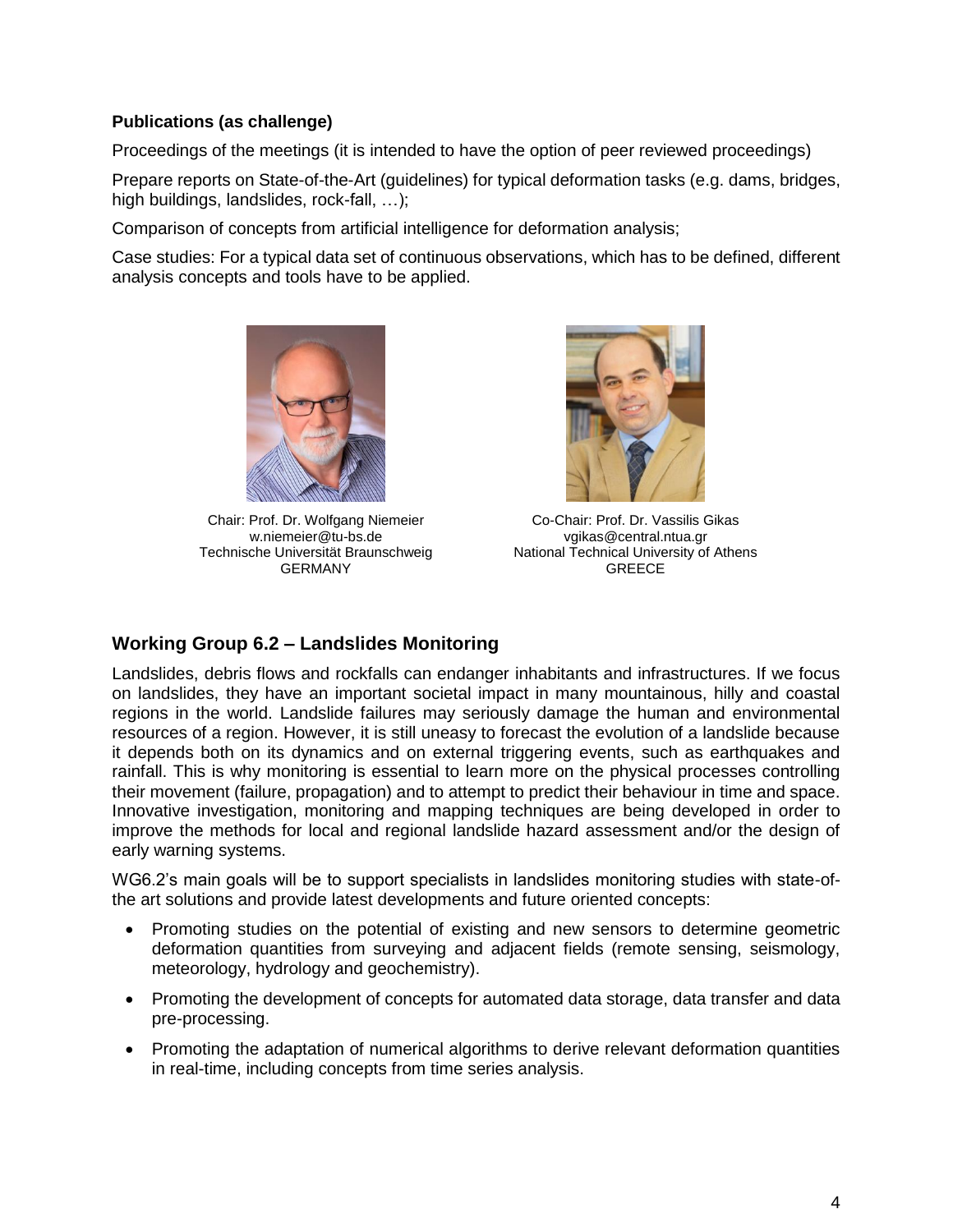- Promoting a multidisciplinary collaboration between surveying, geological, geophysical and geotechnical engineers to understand the behaviour of landslides.
- Study of most modern concepts for data analysis like artificial neural networks, fuzzy logics and generic algorithms.
- Investigate and adopt as required modern analysis techniques (Big Data, IoT, etc.) to cope with large volume data arising from large number of low-cost sensors.
- Study the issues and investigate the challenges arising for using Unmanned Arial Vehicles (UAVs) for deformation monitoring.

#### **Workshops/Symposia**

WG6.2 will dialog with geological, geophysical and geotechnical organizations to promote the inclusion, in their events, of sessions or even workshops related with monitoring using surveying techniques.

#### **Publications**

FIG publication on landslides monitoring by surveying methods

Technical papers at FIG Proceedings



Chair: Associate Prof. Dr. Gilbert Ferhat gilbert.ferhat@unistra.fr INSA Strasbourg Earth Physics Institute / University of Strasbourg OMIV French National Landslides Observatory FRANCE

# **Working Group 6.3 – UAV in Surveying**

As an emerging technology and excellent platform, UAV becomes more and more popular in various industries to avoid human injury in dangerous working conditions, reduce costs of human resources and accomplish tasks which are inaccessible for human beings in some scenarios. In surveying industry, UAV has greatly improved the capability, efficiency and opportunity of surveying. UAV based surveying solutions are integration of UAV platform, sensors, communication as well as software, which are able to be widely deployed in almost all surveying related aspects. As the first working group regarding UAV in FIG family, WG6.3 is not only contributing to Commission 6, but also supporting all related FIG commissions.

WG6.3's main goals will be to support specialists in UAV surveying studies with state-of-the art solutions and provide the latest developments and future oriented concepts: